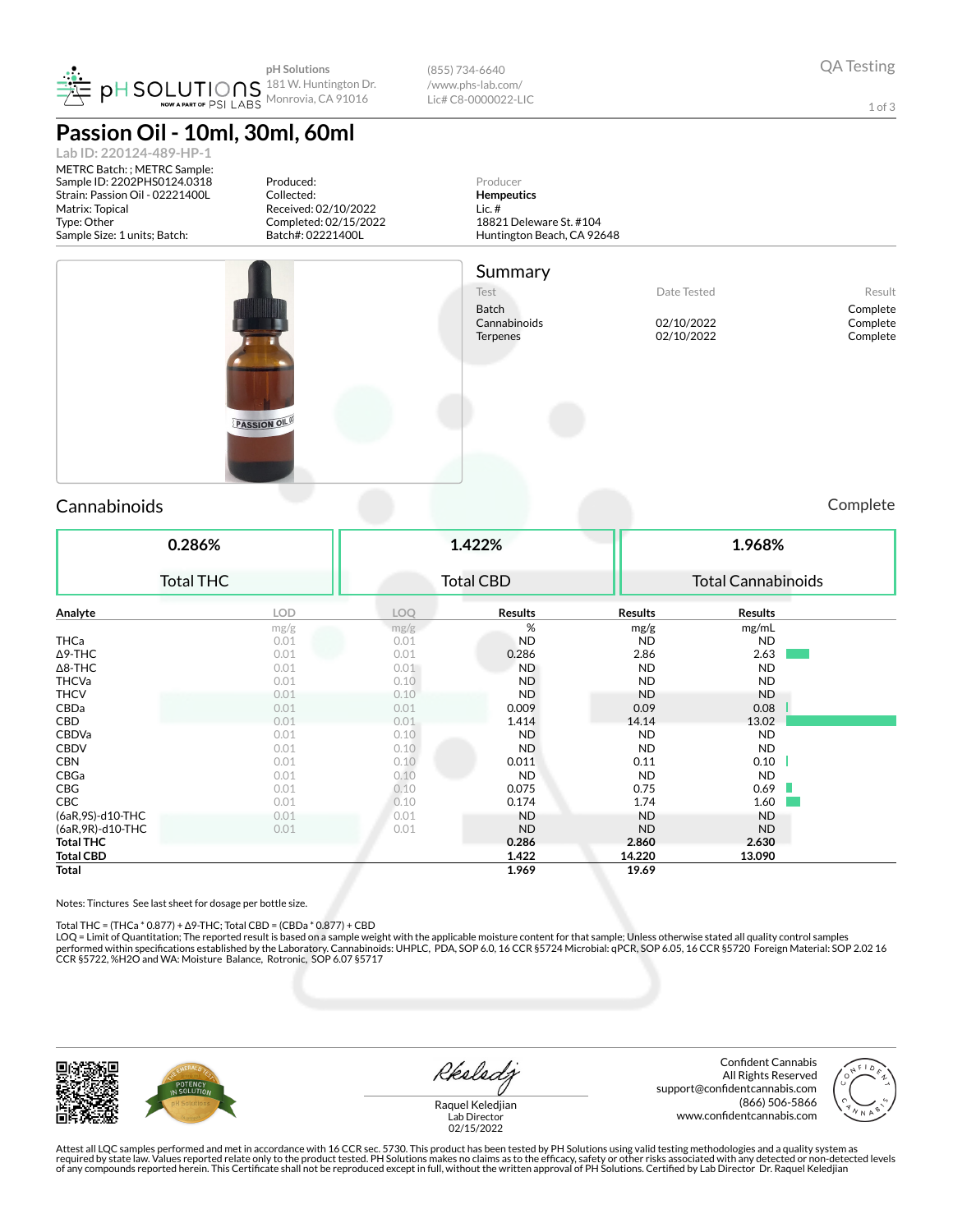

(855) 734-6640 /www.phs-lab.com/ Lic# C8-0000022-LIC

2 of 3

## **Passion Oil - 10ml, 30ml, 60ml**

| Lab ID: 220124-489-HP-1         |
|---------------------------------|
| METRC Batch: ; METRC Sample:    |
| Sample ID: 2202PHS0124.0318     |
| Strain: Passion Oil - 02221400L |
| Matrix: Topical                 |
| Type: Other                     |
| Sample Size: 1 units: Batch:    |

Produced: Collected: Received: 02/10/2022 Completed: 02/15/2022 Batch#: 02221400L

Producer **Hempeutics** Lic. # 18821 Deleware St. #104 Huntington Beach, CA 92648

#### **Terpenes**

| Analyte             | <b>LOD</b> | LOQ  | <b>Results</b> | <b>Results</b> |  |
|---------------------|------------|------|----------------|----------------|--|
|                     | mg/g       | mg/g | mg/g           | %              |  |
| $\alpha$ -Humulene  | 0.04       | 0.01 | 0.50           | 0.050          |  |
| trans-Nerolidol     | 0.01       | 0.04 | 0.23           | 0.023          |  |
| cis-Nerolidol       | 0.04       | 0.01 | 0.22           | 0.022          |  |
| $\alpha$ -Bisabolol | 0.02       | 0.05 | 0.20           | 0.020          |  |
| 1,8-Cineole         | 0.04       | 0.01 | <b>ND</b>      | <b>ND</b>      |  |
| $\alpha$ -Pinene    | 0.04       | 0.01 | <b>ND</b>      | ND             |  |
| $\alpha$ -Terpinene | 0.04       | 0.01 | ND.            | ND.            |  |
| β-Caryophyllene     | 0.04       | 0.01 | ND.            | ND             |  |
| $\beta$ -Myrcene    | 0.04       | 0.01 | ND.            | ND             |  |
| $\beta$ -Ocimene    | 0.04       | 0.01 | ND.            | ND             |  |
| $\beta$ -Pinene     | 0.04       | 0.01 | ND.            | ND             |  |
| Camphene            | 0.04       | 0.01 | ND             | ND             |  |
| Camphor             | 0.04       | 0.01 | <b>ND</b>      | <b>ND</b>      |  |
| δ-3-Carene          | 0.04       | 0.01 | <b>ND</b>      | <b>ND</b>      |  |
| δ-Limonene          | 0.04       | 0.01 | <b>ND</b>      | ND             |  |
| y-Terpinene         | 0.04       | 0.01 | <b>ND</b>      | ND             |  |
| Guaiol              | 0.03       | 0.08 | <b>ND</b>      | ND             |  |
| Isopulegol          | 0.04       | 0.01 | <b>ND</b>      | ND             |  |
| Linalool            | 0.04       | 0.01 | <b>ND</b>      | ND             |  |
| p-Cymene            | 0.04       | 0.01 | ND.            | ND.            |  |
| Terpinolene         | 0.04       | 0.01 | <b>ND</b>      | <b>ND</b>      |  |
| <b>Total</b>        |            |      | 1.15           | 0.115          |  |
|                     |            |      |                |                |  |

### Primary Aromas



Date Tested: 02/10/2022

LOQ = Limit of Quantitation; The reported result is based on a sample weight with the applicable moisture content for that sample; Unless otherwise stated all quality control samples performed within specications established by the Laboratory. Analyzed by GC-FID, SOP 6.02, 16 CCR §5725



Rkeledz

Confident Cannabis All Rights Reserved support@confidentcannabis.com (866) 506-5866 www.confidentcannabis.com



Raquel Keledjian Lab Director 02/15/2022

Attest all LQC samples performed and met in accordance with 16 CCR sec. 5730. This product has been tested by PH Solutions using valid testing methodologies and a quality system as<br>required by state law. Values reported re